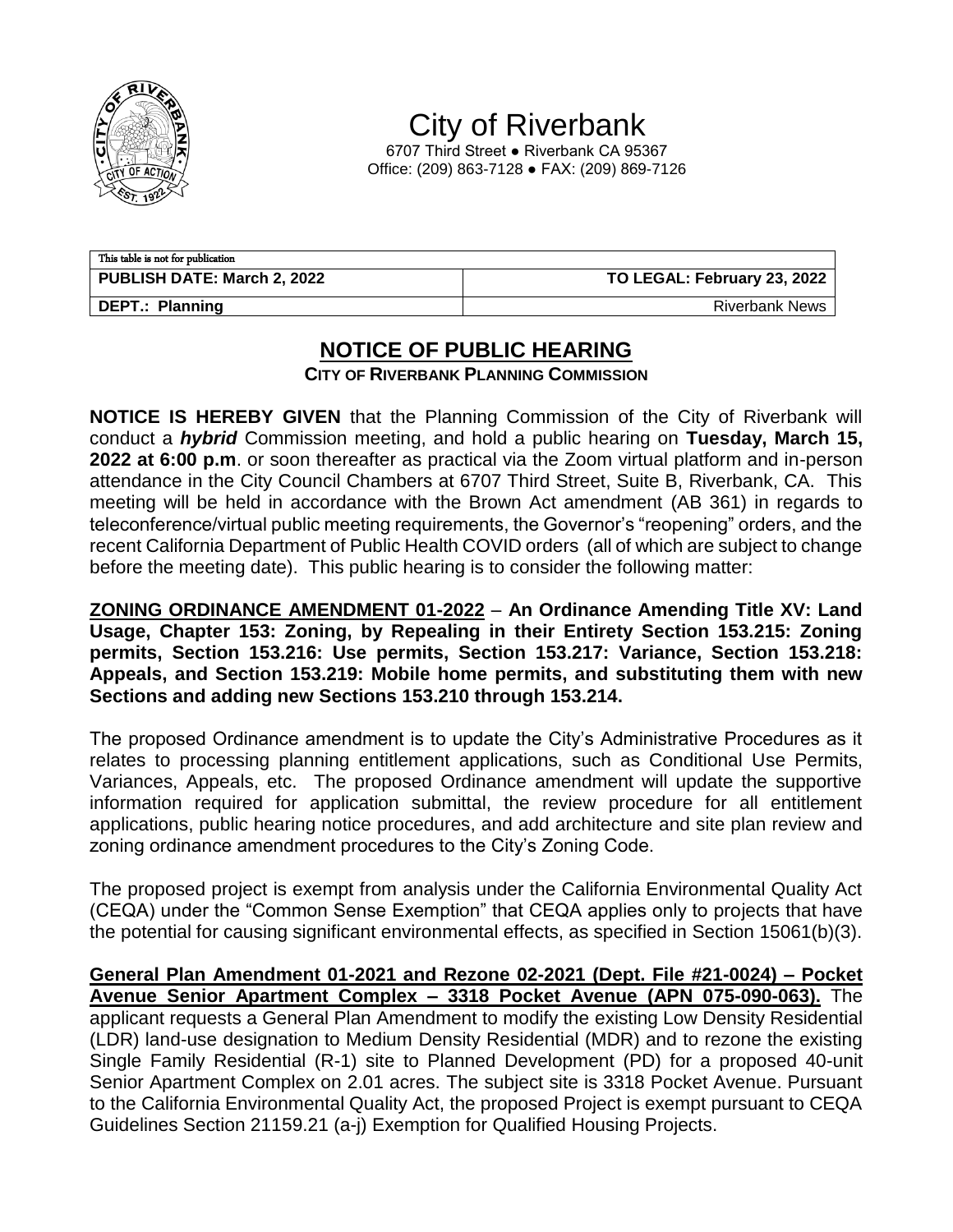## **Planning Commission (Hybrid) Meeting March 15, 2022 at 6:00 pm City Hall Council Chambers - 6707 Third St., Suite B - Riverbank, California**

**REPORT AVAILABILITY:** Public materials pertaining to the presentation of the subject matter are made available as part of the agenda packet at<http://www.riverbank.org/AgendaCenter> upon distribution to a majority of the Planning Commission, (72 hours prior to the meeting), and may be viewed at the City Clerk's Office, 6707 Third St., Suite A, Riverbank, during normal business hours.

**ALL INTERESTED PERSONS** are invited to participate in this public meeting to express views or submit evidence for or against the subject matter being considered. Comments are not accepted via telephone. The following submission of comments are accepted for the record.

*Written Comments Prior to the Meeting.* Written comments may be delivered in-person to the City of Riverbank, City Clerk's Office, 6707 Third St., Suite A, Riverbank, 95367. Written comments submitted via email to *dkenney@riverbank.org* or via Mail Delivery Service requires a follow up phone call to (209) 863-7124 for verification of receipt by staff. All written comments must be received by the City Clerk **no later than 4:00 p.m. on the day of the meeting.**  Comments received by the deadline will be distributed to the Planning Commission for consideration and will be made part of the official record, but will not be read aloud during the meeting.

*Oral Comments Via ZOOM or In-Person During the Meeting. Oral comments may be made* at the time the Chair officially opens the hearing for public comment and in the order as called upon by the Chair. *Via In-Person:* Public attendees in the Council Chambers may approach the podium upon the Chair's request to do so. *Via Zoom:* The public participation and comment procedures are provided *on the last page of the agenda* that is posted (72) hours prior to the meeting at [http://www.riverbank.org/AgendaCenter.](http://www.riverbank.org/AgendaCenter)

**TECHNICAL DIFFICULTIES: In accordance with the amended Brown Act, if there is disruption of the meeting broadcast, or in the ability to take call-in or internet based public comment during the conduct of the meeting, the Planning Commission will recess until the issue is resolved, or may adjourn the remainder of the agenda business to a stated time and place, which allows the current meeting to be continued.**

**ADA COMPLIANCE:** In accordance with ADA, every effort will be made to accommodate any person requiring special assistance to participate in the meeting. Contact the City Clerk at (209) 863-7198 or [cityclerk@riverbank.org](mailto:cityclerk@riverbank.org) at least (48) hours prior to the meeting.